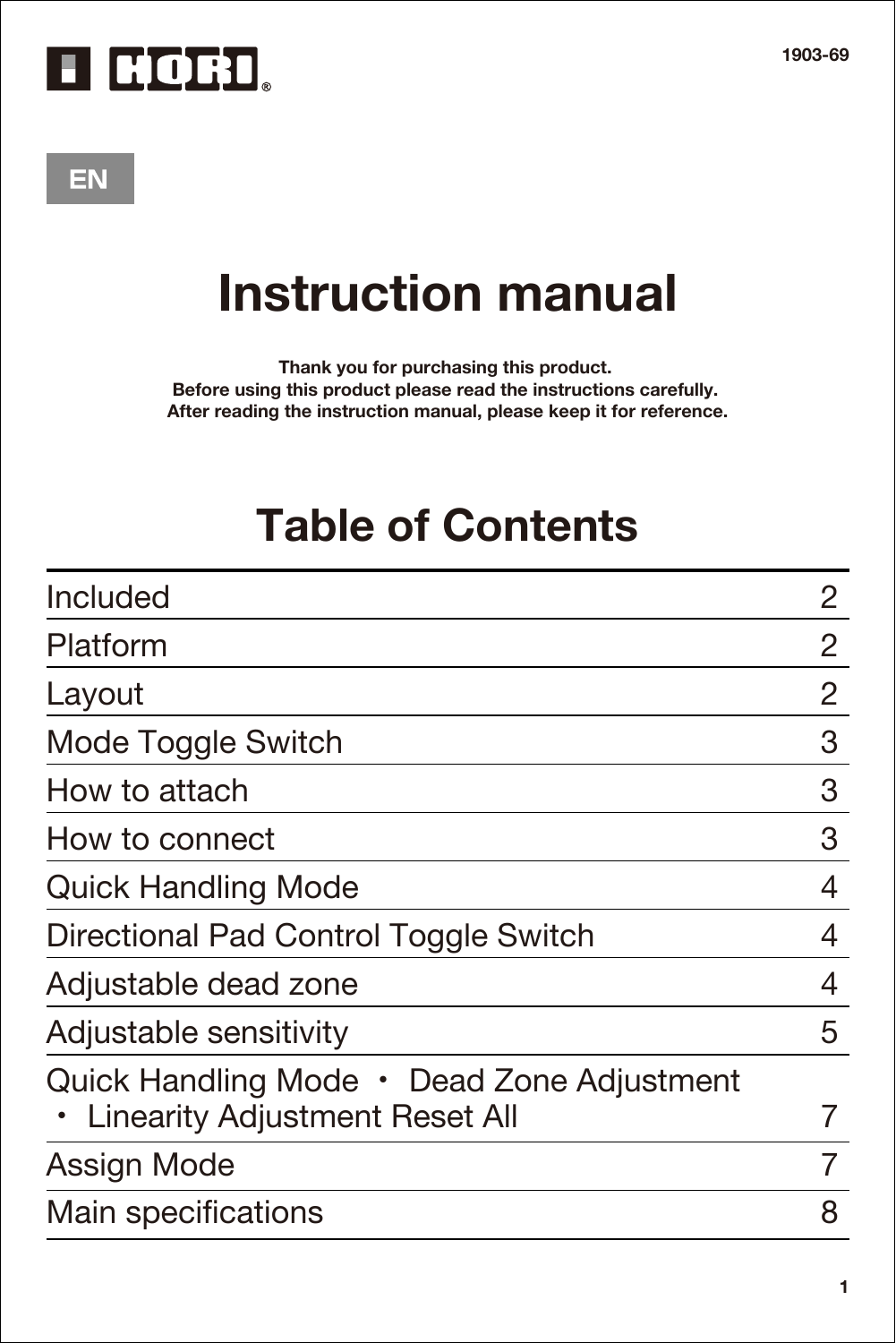

■ **Platform**

# PlayStation®4 / PlayStation®3

**Please note the racing wheel information provided is for use with the PlayStation®3 and PlayStation®4 systems.** Frease hote the racing wheel information provided is for use with the FrayStation®3 and FrayStation®4 systems.<br>For further information on how to use your PlayStation®3 or PlayStation®4, please consult the relevant system m

## ■ **Layout**

### **Steering unit (Front View)**

PS button

\* Same functionality as the PS button on the DUALSHOCK®4 wireless controller, but cannot be used to turn on your PlayStation®4 or PlayStation®3, or return your PlayStation®4 from stand-by mode.

|  | When your PlayStations4 is returning from stand-by mode, please ensure you do not press the PS button on the wheel. |
|--|---------------------------------------------------------------------------------------------------------------------|
|--|---------------------------------------------------------------------------------------------------------------------|

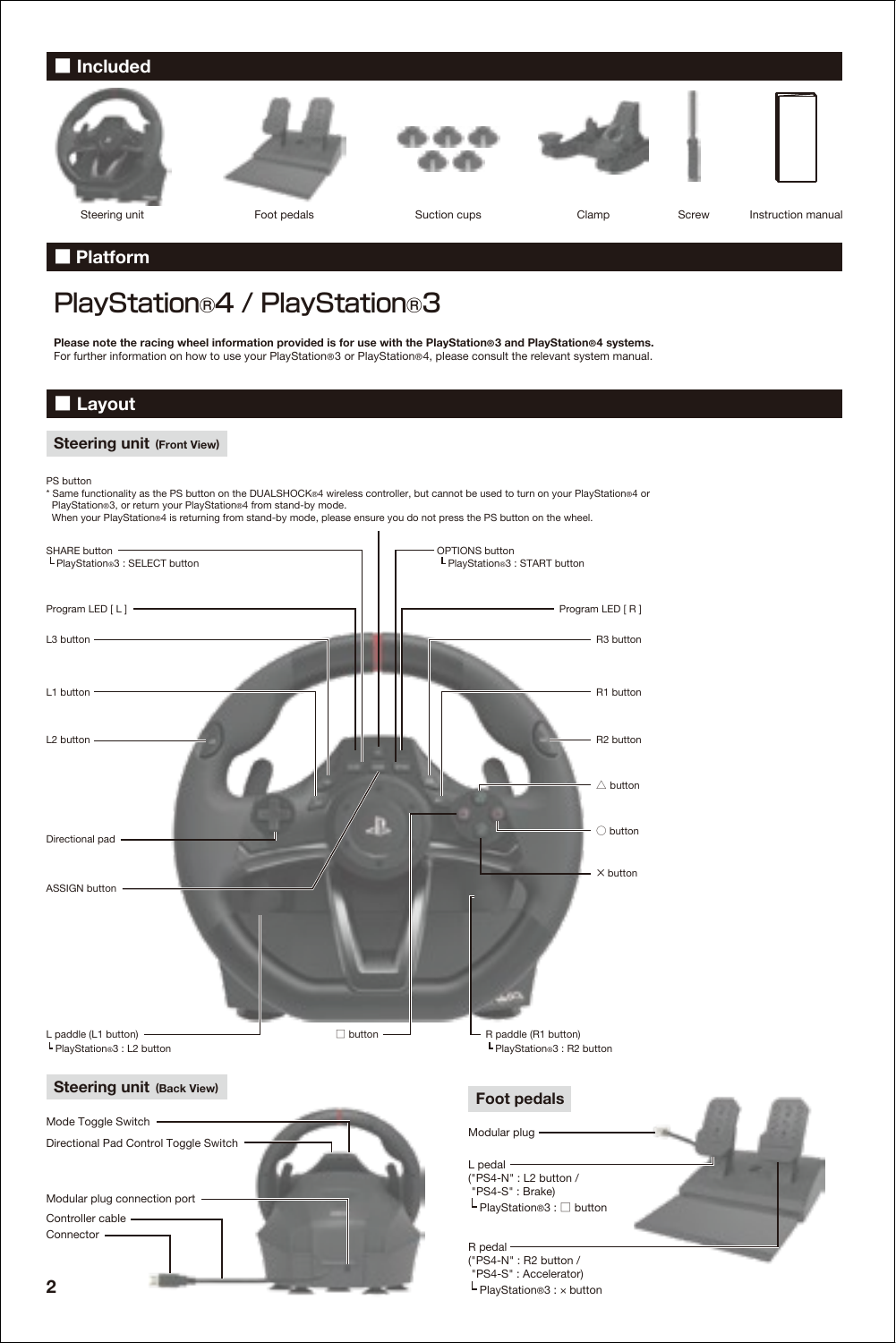## ■ **Mode Toggle Switch**

The Platform Toggle Switch toggles the RACING WHEEL APEX between PlayStation®4 Normal Mode (PS4-N), PlayStation®4 Steering Mode (PS4-S), and PlayStation®3 compatibility mode (PS3).

Connecting to the PlayStation®4 system : Normal.

Connecting to the PlayStation®4 system : Steering Mode Function.

Connecting to the PlayStation®3 system.

Note : Please set the toggle switch to the desired platform before connecting.

#### **Steering Mode Function**

Experience heightened realism by using the Steering Mode. Works only when connected to a PlayStation®4 system. Functions only for "Steering Mode" in compatible titles.

- 1. Set the Platform Toggle Switch (located above the SHARE Button) to "PS4-S" (Steering Mode)
- 2. Insert the USB plug of the RACING WHEEL APEX into the PlayStation®4 console.
- 3. Turn on the PlayStation®4 by pressing the power button on the PlayStation®4 console.
- 4. Make sure no DUALSHOCK®4 controllers are synced as the active controller.
- 5. Press and hold the "PS" button on the RACING WHEEL APEX, and select your PlayStation® account/login with the RACING WHEEL APEX Directional Pad.
- 6. Navigate the PlayStation® menu with the Directional Pad on the RACING WHEEL APEX, and select your desired game. \* Do not switch between "PS4-N and PS4-S" while playing as this may disconnect the controller (repeat Step 5 to sync)

# ■ **How to attach**

### **Steering unit**

#### **Option 1 : Suction cup**

- ① Remove all dust and dirt from your tabletop before securing the controller using the five suction cups.
- ② Attach suction cups to steering unit when setting up.



- \* Do not combine both securing methods as it may damage the suction cups.
- \* Do not affix to furniture made from glass or other fragile materials.
- \* Detach from furniture carefully to prevent damage to furniture or product.

**Foot pedals**



# Place foot pedals onto a flat surface. ■ **How to connect**

- 1. Connect the foot pedals modular plug to the steering wheel modular connection port.
- \* This product can be used without the foot pedals.
- 2. Connect the steering wheel USB to the PlayStation®4 or PlayStation®3 system's USB port.
- \* Please make sure that the platform toggle switch is set to "PS4-N" / "PS4-S" when connecting to the PlayStation®4 system, and set the toggle switch to "PS3" when connecting to the PlayStation®3 system.
- 3. Press and hold the "PS" button on the RACING WHEEL APEX, and select your PlayStation® account/login with
- the RACING WHEEL APEX Directional Pad.
- 4. Turn the steering wheel to its maximum rotation position once in both directions.
- 5. Press down fully into each of the L pedal and R pedal once.
- \* Please repeat the process when you re-connect the controller or restart the PlayStation®4 or PlayStation®3 system.



**Option 2 : Clamp**

① Tighten the clamp screw into the steering wheel base. ② Use the clamp to secure the steering unit to a flat, hard surface (i.e. table).

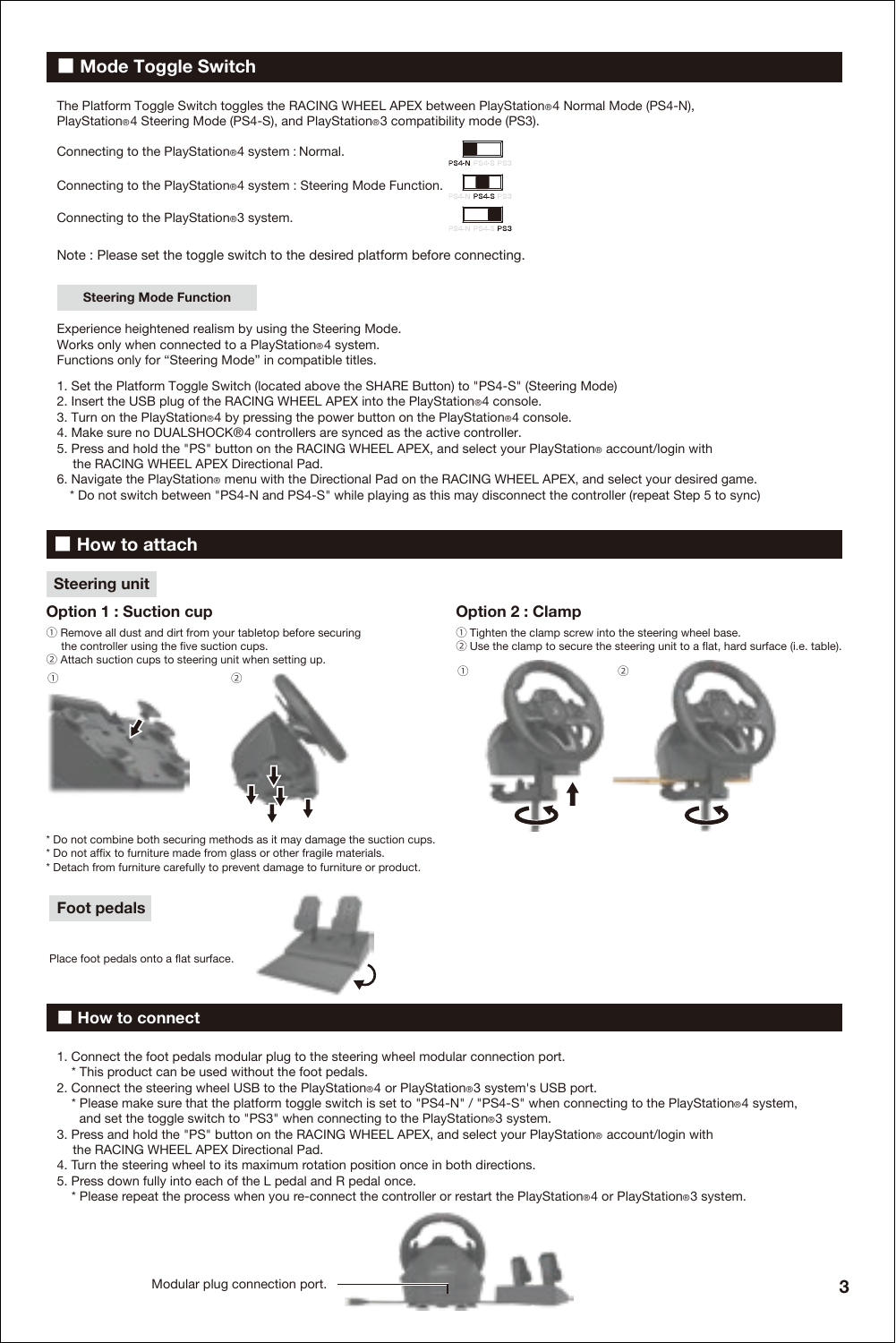# ■ **Quick Handling Mode**

Experience quicker handling by switching the max steering output from 270 degrees to 180 degrees.



# ■ Directional Pad Control Toggle Switch

Directional pad controls can be toggled to directional pad, left stick or right stick controls. This product's directional pad toggle function is not guaranteed to work with all software. \* Please refer to software's instruction book. This product does not work with Analog mode.



## ■ **Adjustable dead zone**

The dead zone play of centered wheel is adjustable to seven levels. Program LED (Left) colour will change to indicate the dead zone value.

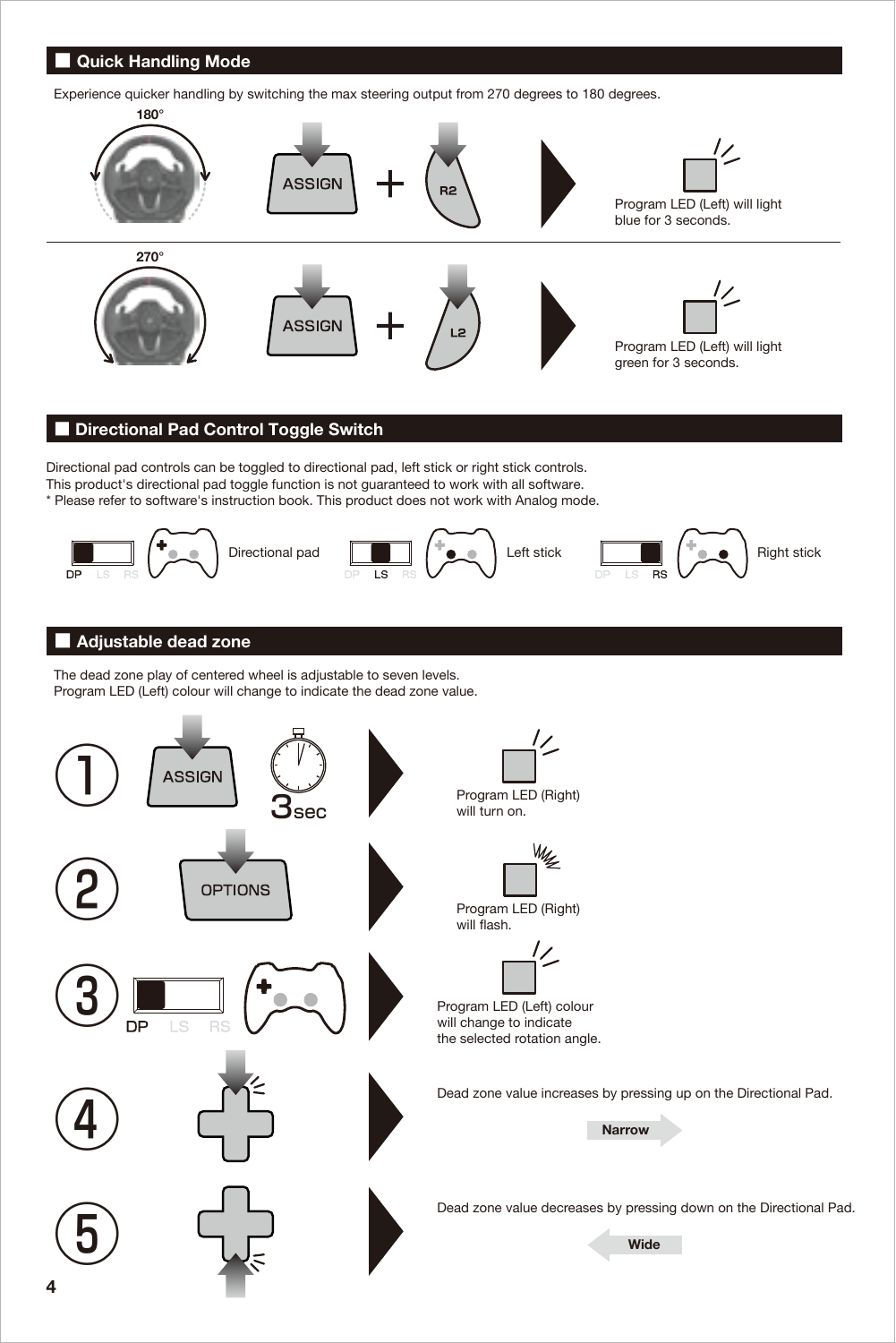

- \* If you do not perform step ② after ①, the ASSIGN LED will turn off after four seconds and button assignment mode will automatically end.
- \* During steps 2~3, only the steering unit and foot pedal input are enabled.
- Button input from the controller to the PlayStation®4 will be disabled.
- \* Controller settings are stored even if the USB is disconnected.

|                  | Wide  |        |     | Default |      |                   | <b>Narrow</b> |
|------------------|-------|--------|-----|---------|------|-------------------|---------------|
|                  |       |        |     |         | υ    |                   |               |
| <b>LED</b> color | Green | Yellow | Red | Purple  | Blue | <b>Light Blue</b> | White         |

# ■ **Adjustable sensitivity**

Steering wheel sensitivity is adjustable to seven levels.

The Program LED (Left) colour will change to indicate the sensitivity value.

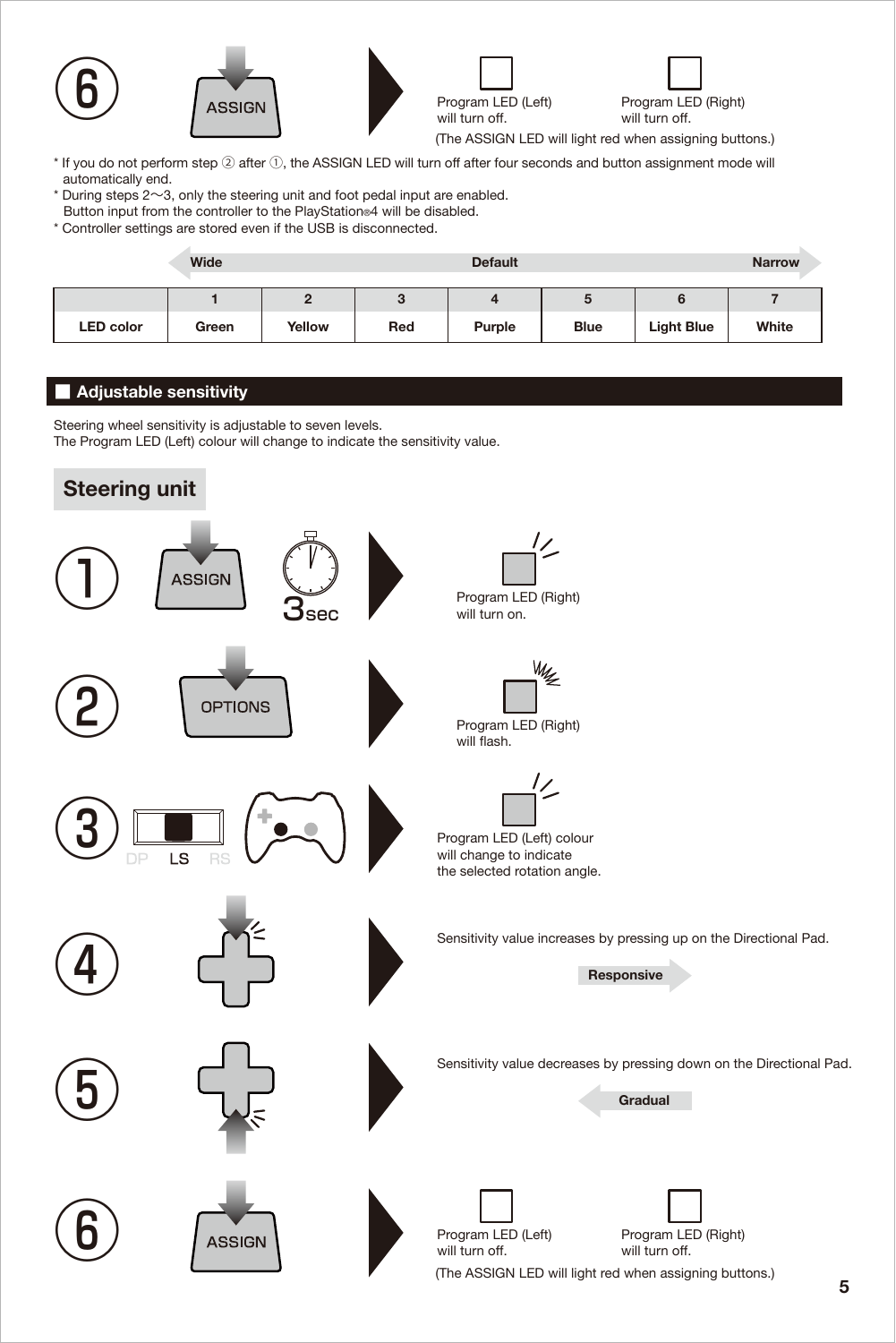- \* If you do not perform step ② after ①, the ASSIGN LED will turn off after four seconds and button assignment mode will automatically end.
- \* During steps 2~4, only the steering unit and foot pedal input are enabled. Button input from the controller to the PlayStation®4 will be disabled.
- \* Controller settings are stored even if the USB is disconnected.

|                                                                                                                                               |                | <b>Gradual (Steady steering)</b> |     | <b>Default</b>                                                                                  |            | Responsive (Easy to turn)             |                                                                     |
|-----------------------------------------------------------------------------------------------------------------------------------------------|----------------|----------------------------------|-----|-------------------------------------------------------------------------------------------------|------------|---------------------------------------|---------------------------------------------------------------------|
|                                                                                                                                               | $\overline{1}$ | $\overline{2}$                   | 3   | $\overline{4}$                                                                                  | 5          | 6                                     | $\overline{7}$                                                      |
| <b>LED</b> color                                                                                                                              | Green          | Yellow                           | Red | Purple                                                                                          | Blue       | <b>Light Blue</b>                     | White                                                               |
| <b>Foot pedals</b>                                                                                                                            |                |                                  |     |                                                                                                 |            |                                       |                                                                     |
|                                                                                                                                               | <b>ASSIGN</b>  | sec                              |     | Program LED (Right)<br>will turn on.                                                            |            |                                       |                                                                     |
|                                                                                                                                               |                | sec                              |     | Program LED (Left) colour<br>will change to indicate<br>the selected rotation angle.            | 17         | Program LED (Right)<br>will flash.    | ₩ <sub>€</sub>                                                      |
|                                                                                                                                               |                |                                  |     |                                                                                                 | Responsive |                                       | Sensitivity value increases by pressing up on the Directional Pad.  |
|                                                                                                                                               |                |                                  |     |                                                                                                 |            | Gradual                               | Sensitivity value decreases by pressing down on the Directional Pad |
|                                                                                                                                               | ASSIGN         |                                  |     | Program LED (Left)<br>will turn off.<br>(The ASSIGN LED will light red when assigning buttons.) |            | Program LED (Right)<br>will turn off. |                                                                     |
| * If you do not perform step 2 after 1, the ASSIGN LED will turn off after four seconds and button assignment mode will<br>automatically end. |                |                                  |     |                                                                                                 |            |                                       |                                                                     |

- \* During steps 2~3, only the steering unit and foot pedal input are enabled.
- Button input from the controller to the PlayStation®4 will be disabled.
- \* Controller settings are stored even if the USB is disconnected.

|                  |       | <b>Gradual (Steady steering)</b> |     | <b>Default</b> |      | Responsive (Easy to turn) |       |
|------------------|-------|----------------------------------|-----|----------------|------|---------------------------|-------|
|                  |       |                                  |     |                |      |                           |       |
| <b>LED</b> color | Green | Yellow                           | Red | Purple         | Blue | <b>Light Blue</b>         | White |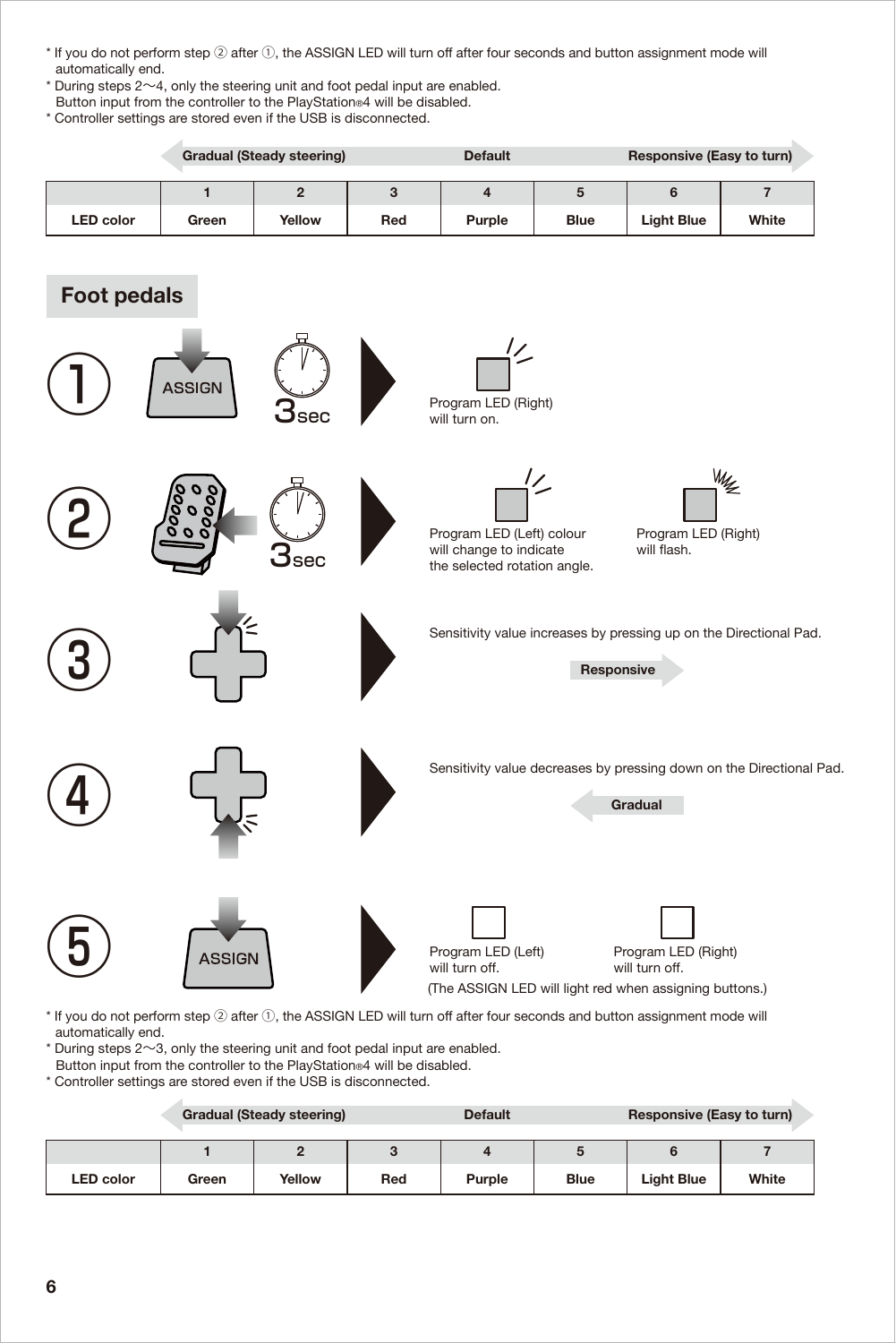## ■ **Quick Handling Mode** ・ **Dead Zone Adjustment** ・ **Linearity Adjustment Reset All**

To simultaneously reset all of the following : Quick Handling Mode ・ Dead Zone Adjustment ・ Linearity Adjustment.





When Quick Handling Mode is canceled, steering wheel input value will default to 270°. Dead zone and linearity default values are set to "4".

\* If you do not perform step ② after ①, the ASSIGN LED will turn off after four seconds and button assignment mode will automatically end.

#### ■ **Assign Mode**

You can remap the function of buttons using this feature.